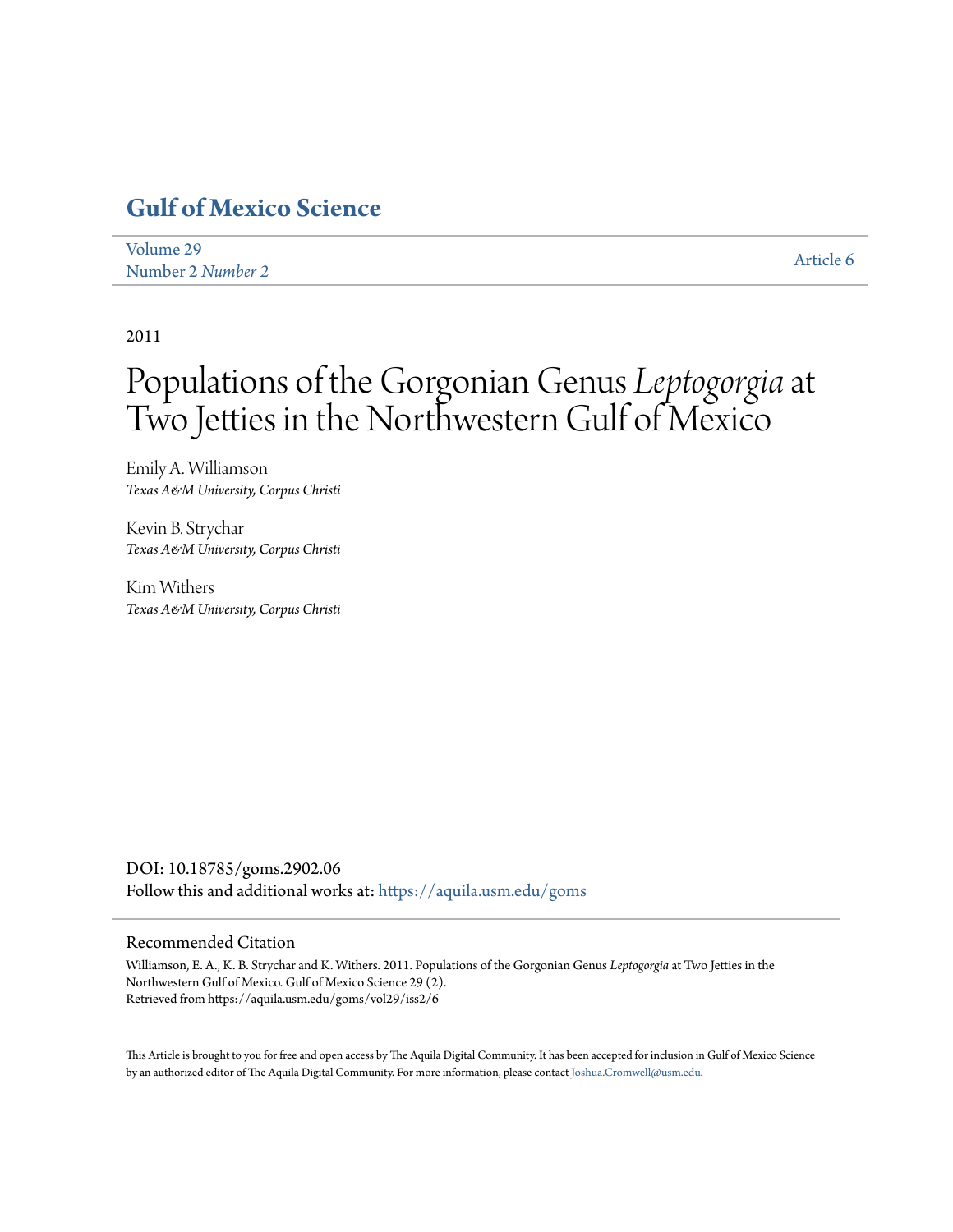### SHORT PAPERS AND NOTES

Gulf of Mexico Science, 2011(2), pp. 126–130  $© 2011$  by the Marine Environmental Sciences Consortium of Alabama

POPULATIONS OF THE GORGONIAN GENUS LEPTOGORGIA AT TWO JETTIES IN THE NORTHWESTERN GULF OF MEXICO.—Gorgonian coral distributions are poorly known in the subtropical northwestern coast of the Gulf of Mexico (the area from Corpus Christi, TX to Tamaulipas, Mexico). Strip transect surveys were performed in July 2008 at the Aransas Pass and Brazos–Santiago Pass jetties in south Texas to determine distribution and community composition of gorgonian species present. In excess of 600 Leptogorgia colonies were recorded consisting of Leptogorgia hebes, Leptogorgia setacea, and Leptogorgia virgulata. At Aransas Pass, L. virgulata was dominant, followed by L. setacea, and L. hebes. Overall density at the Aransas Pass north jetty was 0.0239 colonies m<sup>-2</sup>, 0.0286 colonies m<sup>-2</sup> at the Aransas Pass south jetty, and 0.0026 colonies  $\mathrm{m}^{-2}$ at the Brazos–Santiago Pass north jetty. During surveys, animals observed in association with Leptogorgia colonies included juvenile fish, Simnialena uniplacata, Pteria colymbus, Neopontonides beaufortensis, Cyphoma gibbosum, and Conopea galeata. Morphological adaptations and tolerance to variances in water conditions allow Leptogorgia to be successful in jetty environments, providing important habitat for many organisms.

Introduction.—Shallow hard-bottom substrate suitable for coral settlement is relatively uncommon in the northern Gulf of Mexico (Bayer, 1961; Phillips et al., 1990). For this reason, corals often are studied in three locations, the subtropical coral reefs of the Flower Garden Banks 192 km southeast of Galveston, TX, the Florida Middle Grounds 137 km south of Apalachicola, FL, and deep-water coral banks scattered along the Louisiana–Alabama–Mississippi–Florida shelf (Rezak et al., 1985; Jordán-Dahlgren, 2002; Tunnell, 2007). The azooxanthellate gorgonian genus Leptogorgia (Octocorallia: Gorgonacea: Gorgoniidae) can occupy many diverse habitats, from deep offshore hard or soft substrates, oil and gas platform structures, artificial reefs, to nearshore  $(<20 \text{ km})$  shallow hard bottoms and jettied inlets (Shirley, 1974; Leversee, 1976; Adams, 1980; Gotelli, 1988; Kingsley et al., 1990; Gotelli, 1991; Bull and Kendall, 1994; Lucas and Knapp, 1997; Shapo and Galloway, 2006; Craft et al., 2008; Texas Cooperative Wildlife Collection, 2011). Although similar to

natural hard-bottom environments such as coral reefs or offshore banks, jetties in temperate or subtropical areas are subjected to substantially more variable environmental conditions. Texas jetty environments consist of periodic swift channelized currents, terrestrial runoff, maintenance dredging conditions, fluctuating temperatures, and swells from ship and recreational boat traffic.

Many studies have been undertaken with Leptogorgia on the Atlantic and northeastern Gulf of Mexico coasts (Patton, 1972; Leversee, 1976; Adams, 1980; Gotelli, 1988; Kingsley et al., 1990; Gotelli, 1991; Mitchell et al., 1993; Beasley et al., 2003) but few have focused on the northwestern Gulf of Mexico. Nine species of Leptogorgia have been documented in the Gulf of Mexico, in waters from 2 to 309 m, with the majority located in the northeastern area (Cairns and Bayer, 2009). Leptogorgia hebes, L. setacea, and L. virgulata appear to be the only shallow-water gorgonians that have been found on the northern Gulf coast (Bayer, 1961; Fotheringham and Brunenmeister, 1975; Mitchell et al., 1993; Texas Cooperative Wildlife Collection, 2011). Growth forms of Leptogorgia can vary from elongate and arborescent, as in L. virgulata; whiplike with only one or two branches, as in L. setacea; or highly branched and fanlike, as in L. hebes (Bayer, 1961).

Gorgonians provide a unique and sheltered habitat that many other organisms use to maximize their protection and seclusion within colonies. Along the northern Gulf of Mexico, gorgonians provide some of the only physical relief and cover for many benthic invertebrates and fishes (Beasley et al., 2003). Neopontonides beaufortensis (sea whip shrimp), Simnialena uniplacata (one-toothed simnialena snail), Tritonia wellsi (nudibranch), Conopea galeata (brown sea whip barnacle), and Pteria colymbus (Atlantic wing oyster) are common commensal species on Leptogorgia (Patton, 1972; Britton and Morton, 1989; Tunnell et al., 2010). Neopontonides beaufortensis and S. uniplacata have similar pigmentation as their host gorgonian. Nearshore coral habitat often is inhabited by jetty fish species such as Hypleurochilus geminatus (crested blenny), Abudefduf saxatilis (sergeant major), and *Chaetodipterus faber* (Atlantic spadefish). Such habitat also may be important for many estuarine and coastal fishery species, linking estuarine intertidal communities and offshore adult habitat (Tunnell, 2002; G. Stunz, pers. comm.).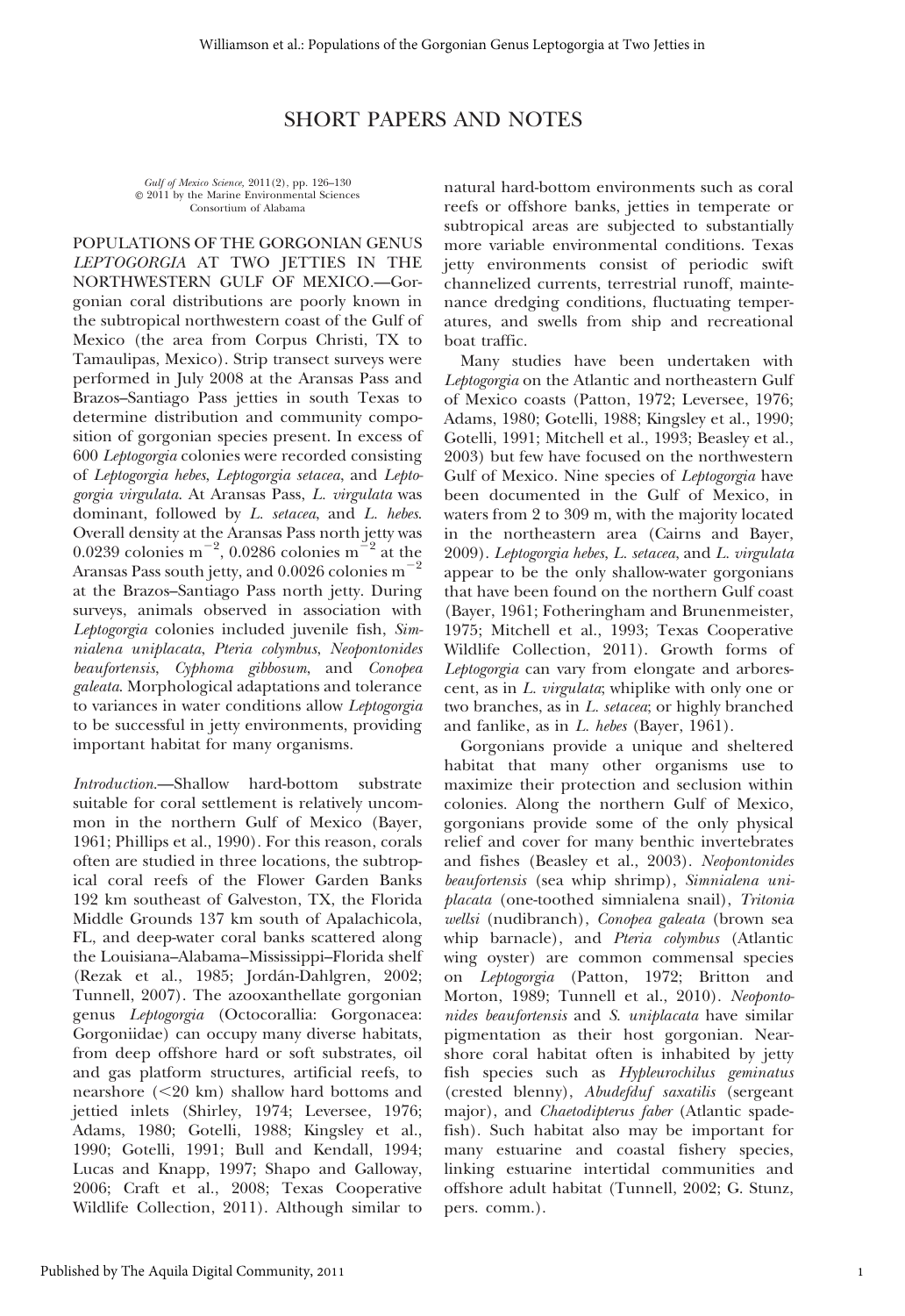Gorgonian species on jetty habitat along the coast of the Gulf of Mexico coast from Corpus Christi, TX to Tamaulipas, Mexico have been documented, however, Leptogorgia sp. abundance and distribution has not been studied in detail (Bayer, 1961; Tunnell, 2002; Texas Cooperative Wildlife Collection, 2011). This location is of particular interest also due to the lack of nearshore hard bottom structure, proximity to shipping traffic and threats of pollution, the connection between estuarine and gulf habitats, and the confluence of temperate and tropical influences. These surveys were performed to provide estimates of Leptogorgia densities, species present, and associated organisms along the South Texas coast, at the Aransas Pass and Brazos–Santiago Pass jetties in South Texas.

Materials and methods. Study area.—Surveys were conducted in July 2008 on jetties at Aransas Pass and Brazos–Santiago Pass, approximately 160 km apart. The jetties extend perpendicular to the shoreline and were built to maintain navigable ship channels into nearby ports. The Aransas Pass jetties  $(27°50'13''N, 97°02'41''W)$  were originally constructed in 1899 and provide access to the Port of Corpus Christi. The channel is  $\sim$ 15 m deep, 160 m wide, and the north and south jetties are  $\sim 3,000$  m and  $\sim 2,600$  m long, respectively (Sargent and Bottin, 1989). For Aransas Pass, surveys were conducted from east to west toward the shore. A total of 548 m was surveyed on the north jetty and 442 m on the south jetty. The Brazos–Santiago Pass jetties ( $26^{\circ}03'57''N$ ,  $97^{\circ}09'04''W$ ) were constructed in 1935 and provide access to Port Isabel and Brownsville. The channel is  $\sim$ 12 m deep, 120 m wide, and the north and south jetties are  $\sim$ 1,600 m and  $\sim$ 1,500 m long, respectively (Sargent and Bottin, 1989). At Brazos–Santiago Pass, surveys were conducted  $\sim$ 770 m  $(26°04'03.7"N, 97°09'17.0"W to 26°04'03.5"N,$  $97^{\circ}08'49.5''$ W) from west to east towards the Gulf. Because of lack of accessibility to the south jetty, only the north jetty at Brazos–Santiago Pass was surveyed.

Benthic intertidal habitats are dominated by Balanus and Chthamalus (barnacles), Nodilittorina and Stramonita haemostoma (snails), Gracilaria and Ulva (macroalgae), and *Clibanarius vittatus* (hermit crabs). Subtidal habitat is dominated by Bunodosoma cavernata (rock anemones), Rhodymenia and Padina (macroalgae), Tubularia (hydroid), Cliona (boring sponges), and Oculina, Astrangia, and Leptogorgia (hard and soft corals) (Britton and Morton, 1989).

Population surveys.—The strip-transect method of determining animal density was used according to the methods of Buckland et al. (1993). One transect was made on each jetty and transect locations were selected randomly within the central section on the channel side of both passes. Transects were 548 m on the Aransas Pass north jetty, 442 m on the Aransas Pass south jetty, and 770 m on the Brazos–Santiago Pass north jetty. Data were collected by divers with the use of SCUBA and swimming parallel to the jetty  $\sim$ 0.5 m above the substrate while maintaining depths between 2 and 10 m. Divers remained within sight distance of each other based on water clarity at the time of surveys resulting in overall transect width. Each colony was initially identified to species, and colony depth, height, number of branches, and color were measured. Any associated organisms seen on or around the colony were also noted. Representative samples 14 cm long were removed from random colony branch tips. Both dried samples and those preserved in 95% ethanol were sent to Dr. Howard Lasker, Graduate Program in Evolution, Ecology, and Behavior in the Department of Geology at the University at Buffalo in New York for species confirmation.

Results.—Three species of Leptogorgia were found during surveys (Table 1). At Aransas Pass, L. virgulata was dominant, followed by L. setacea and L. hebes. Overall density at the Aransas Pass north jetty was  $0.0239$  colonies  $m^{-2}$ ,  $0.0286$  colonies  $\mathrm{m}^{-2}$  at the Aransas Pass south jetty, and 0.0026 colonies  $m^{-2}$  at the Brazos–Santiago Pass north jetty. Only two colonies of Leptogorgia were found at Brazos–Santiago Pass, one L. virgulata and one L. hebes. Personal observations of a slight gradient in densities along the transects were made, where higher colony densities were seen toward the open Gulf and lower densities further inland, however, the location of each colony along the transect was not recorded. Only seven colonies of L. setacea were found, and were much shorter (15 cm) than those that commonly wash ashore, with very small holdfasts, no branches, and yellow in color. The average height of L. virgulata colonies was 70 cm with more than three branches, a large holdfast, and orange in color. Leptogorgia hebes colonies were shorter (30 cm), highly branched  $(\geq 100)$ , fan-shaped, with a medium-sized holdfast, and were burgundy in color.

During surveys, organisms observed in association with Leptogorgia colonies included juvenile fish, S. uniplacata, P. colymbus, N. beaufortensis, Cyphoma gibbosum, and Conopea galeata (Fig. 1; Table 1). The most commonly observed organ-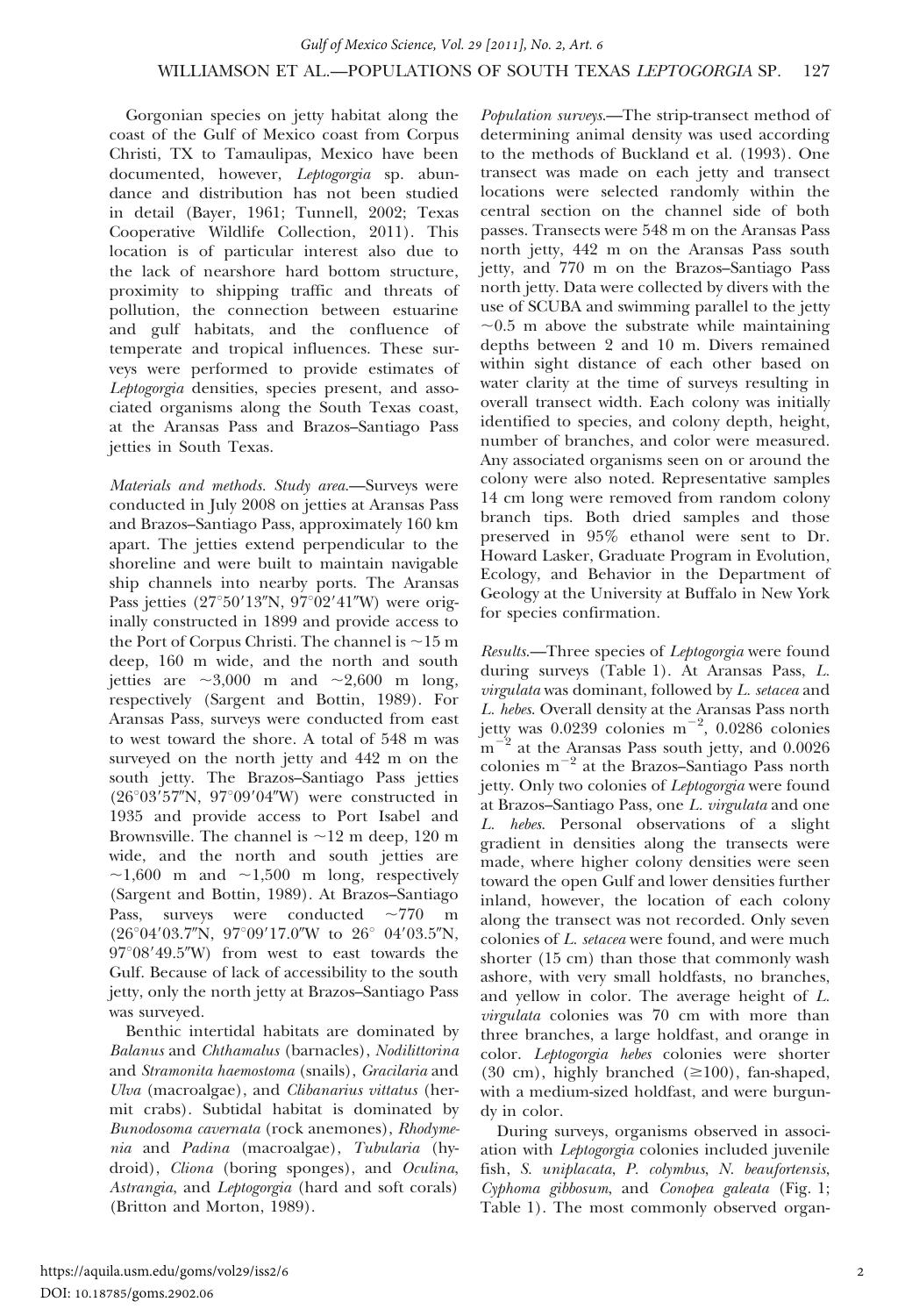| O |  |  |  |
|---|--|--|--|
|   |  |  |  |
|   |  |  |  |

| Species                     | Number | Density<br>(colonies $m^{-2}$ ) | Average<br>depth(m) | Average<br>height $\overline{(cm)}$ | Average<br>branches |
|-----------------------------|--------|---------------------------------|---------------------|-------------------------------------|---------------------|
| Aransas Pass north jetty    |        |                                 |                     |                                     |                     |
| Leptogorgia hebes           |        | 0.00008                         | 4.27                | 30.48                               | $100+$              |
| Leptogorgia setacea         | 5      | 0.00037                         | $3.11 \pm 0.06$     | $12.70 \pm 1.61$                    | $\theta$            |
| Leptogorgia virgulata       | 314    | 0.02348                         | $4.10 \pm 0.04$     | $55.66 \pm 1.40$                    | $12 \pm 0.44$       |
| Aransas Pass south jetty    |        |                                 |                     |                                     |                     |
| L. setacea                  | 2      | 0.00019                         | $0.91 \pm 0.00$     | $17.78 \pm 0.00$                    | $\Omega$            |
| L. virgulata                | 306    | 0.02837                         | $4.14 \pm 0.07$     | $68.90 \pm 1.81$                    | $11 \pm 0.39$       |
| Brazos-Santiago north jetty |        |                                 |                     |                                     |                     |
| L. hebes                    |        | 0.0013                          | 3.05                | 30.48                               | $100+$              |
| L. virgulata                |        | 0.0013                          | 2.13                | 82.55                               | 7                   |

TABLE 1. Characteristics of each *Leptogorgia* species encountered at each jetty including number of colonies, densities (colonies m<sup>-2</sup>), average depth (m), average height (cm), and average number of branches (mean  $\pm$  SE).

isms overall were S. uniplacata and C. galeata. A total of 2.72% of all colonies recorded at Aransas Pass had at least one associated organism. Simnialena uniplacata and N. beaufortensis were associated with both L. virgulata and L. hebes and all individuals seen on the colonies were pigmented or camouflaged to match the colony, whether it was orange  $(L. \text{ virgulata})$  or burgundy (L. hebes). One C. gibbosum was recorded on an L. virgulata colony at the Aransas Pass south jetty. Both specimens of L. hebes found in this study were collected with S. uniplacata and N. beaufortensis attached. No L. setacea colonies in this study had any associated organisms. Fish in association with Leptogorgia colonies were only seen in Aransas Pass. In addition, personal observations along the Aransas Pass jetties

indicated the presence of small brittle stars, bryozoans, and copepods on colonies as well as higher abundances of S. uniplacata, N. beaufortensis, P. colymbus, C. gibbosum, and C. galeata than at Brazos–Santiago Pass.

Discussion.—The three species of Leptogorgia identified during the surveys conducted for this study correspond to those of Bayer (1961). Along the eastern U.S. coast, shallow water gorgonian communities were almost completely limited to L. virgulata, L. setacea, and Lophogorgia hebes (now Leptogorgia hebes, Bayer, 1961). The two L. hebes colonies recorded in this study add to the four specimens previously documented on the south Texas coast, both in Bayer (1961) and in the Texas Cooperative Wildlife Collection at Texas



Associate

Fig. 1. Number of associated organisms per Leptogorgia species found in field surveys.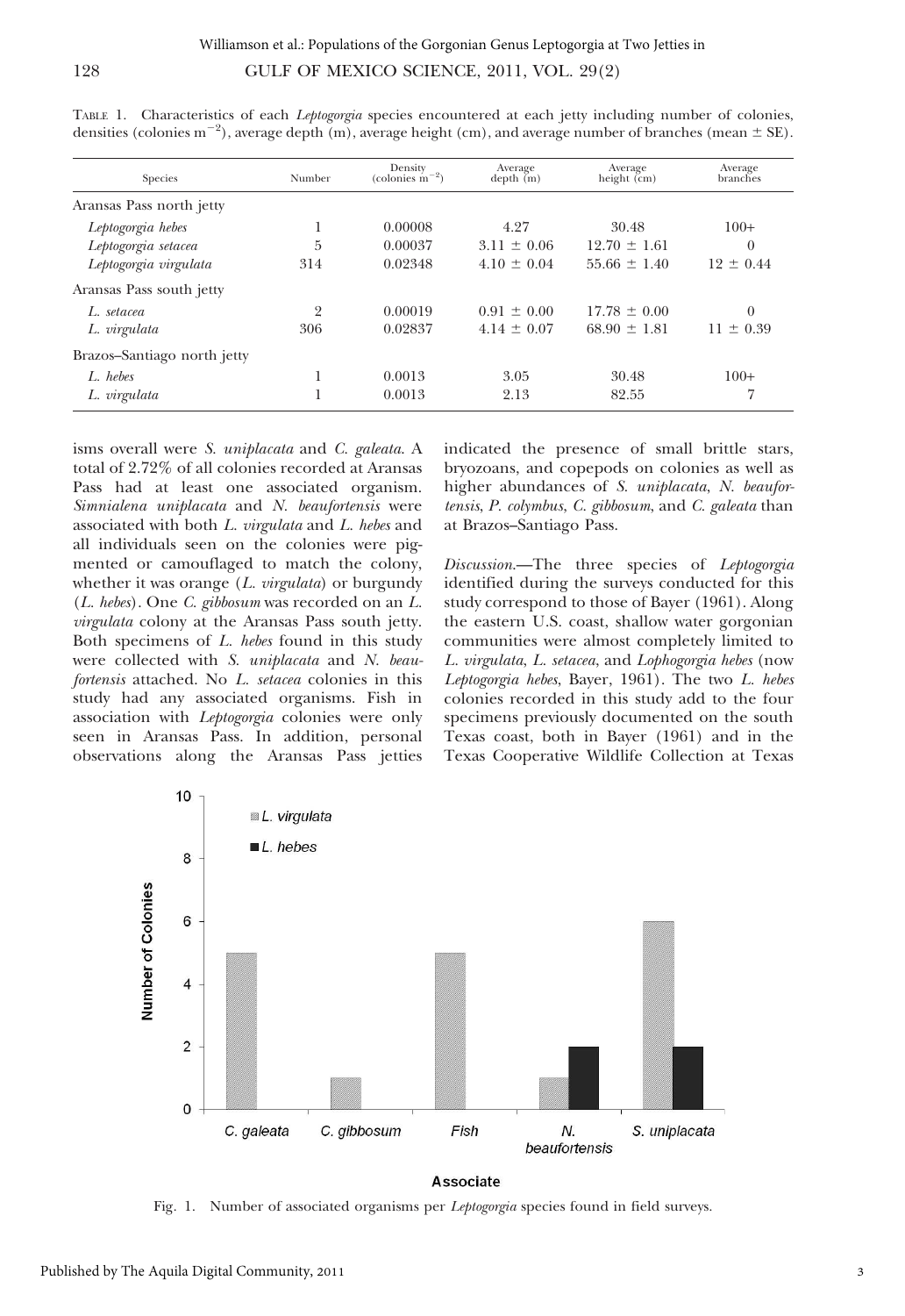A&M University (Port Aransas jetties, 3 m, 1974, No. 5-1183; Port Mansfield jetties, 3–5 m, 1984, No. 5-1179; Seven and One-Half Fathom Reef, 23 m, 2006, No. 5-1683). More research is needed to determine if this is a rare species, a case of range extension, or if it is less successful at colonizing jetties than L. virgulata (Bayer, 1961). The species found in this study correspond to results from previous coastal studies in this region. Leptogorgia virgulata and L. setacea were occasionally found on the Aransas Pass jetties in studies reported by Alvarado (1996) and L. setacea was reported in Aransas Bay and Aransas Pass as well as Mesquite Bay (Schultz, 1962). Leptogorgia setacea was found during a yearlong survey performed by Parker (1955) in the Gulf Intracoastal Waterway and northern Aransas Bay near Rockport, TX although it was not noted if colonies were attached to substrate or washed in unattached. Colonies of L. setacea observed by Parker (1955) were smaller than those in nearby Gulf waters, as seen in surveys for this study. In personal observations, large masses of L. setacea commonly wash ashore on beaches in the study area and have been observed on offshore oil and gas platforms, however, very few colonies were found in these jetty surveys; therefore, this species is more likely located in deeper, less turbulent, offshore locations.

Adaptations such as strong holdfasts and rigid but flexible skeletons allow L. hebes and L. virgulata to colonize jetty substrate successfully and withstand swift currents and wave action typical of jetty habitats, whereas L. setacea has a very small holdfast and a thin, highly flexible, unbranched skeleton that would preclude it from colonizing jetties. In these surveys, all Leptogorgia colonies were found at depths below 0.9 m and were the only large benthic organisms. This depth is below the subtidal algal zone, which is light limited because of frequent turbid water, resulting in less competition with other organisms for settlement space. At these depths, ambient conditions, such as wave action, are also less extreme than closer to the surface, reducing the chance of physical damage or displacement. Bayer (1961) found that other gorgonians such as Anthopodium rubens, Muricea pendula (one specimen reported from Padre Island, TX), L. medusa, Leptogorgia stheno, and Leptogorgia euryale are also present in the northern Gulf of Mexico; however, no specimens were found in this study. Although this study provided contributions of Leptogorgia distribution along the south Texas coast, overall Leptogorgia distribution remains poorly studied along much of the western Gulf of Mexico.

Various gradients in abiotic factors (e.g., temperature, salinity, and depth) determine distribution of organisms throughout the Gulf of Mexico (Withers and Tunnell, 2007). Reduced precipitation and freshwater input in South Texas, compared with the remainder of the coast, results in higher annual salinities in the bays adjacent to the inlets. Brazos–Santiago Pass receives more tropical species whereas Aransas Pass, further north, receives more temperate species (Tunnell, 2002). Individual species of *Leptogorgia* may be distributed according to climatological gradients along the Texas coast, as well as throughout the Gulf of Mexico (Douglas, 1996).

Leptogorgia colonies provide benthic structure and habitat for many organisms and are able to withstand the harsh variable conditions of Texas jetties. Anthropogenic activities such as fishing, maritime traffic, and dredging pose an array of other direct and indirect dangers to Leptogorgia colonies including dislodgment, physical damage, and chemical pollution. Six colonies of L. virgulata recorded in the Aransas Pass surveys were found dislodged and laying on the substrate. Every colony collected for analysis in the course of this study was entangled in fishing line that had embedded in the tissue, causing scarring or adjacent tissue loss. Research, continued monitoring, and increased public awareness of the presence and need for healthy populations of Leptogorgia at all coastal inlets would promote conservation of this unique inlet habitat, and potentially reflect its importance as habitat to many marine organisms.

Acknowledgments.—We are grateful to the Texas Research Development Fund for grants to KBS, Texas Parks and Wildlife Department (TPWD) for collection licenses to KBS, Dr. Howard Lasker at the University at Buffalo in New York for species confirmation, Dr. Joe Fox at Texas A&M University Corpus Christi, as well as scholarships to EAW from the International Women's Fishing Association, Texas A&M University Corpus Christi, and the Center for Coastal Studies.

#### LITERATURE CITED

- ADAMS, R. O. 1980. Investigations of color, morphology and development of the sea whip, Leptogorgia virgulata (Lamarck) (Cnidaria: Octocorallia: Gorgonacea). Ph.D. diss., Florida State Univ., Tallahassee,  $FI$ .
- ALVARADO, S. 1996. Hard substrate habitat, p. 111–149. In: Current status and historical trends of the estuarine living resources within the Corpus Christi Bay National Estuary Program study area, CCBNEP